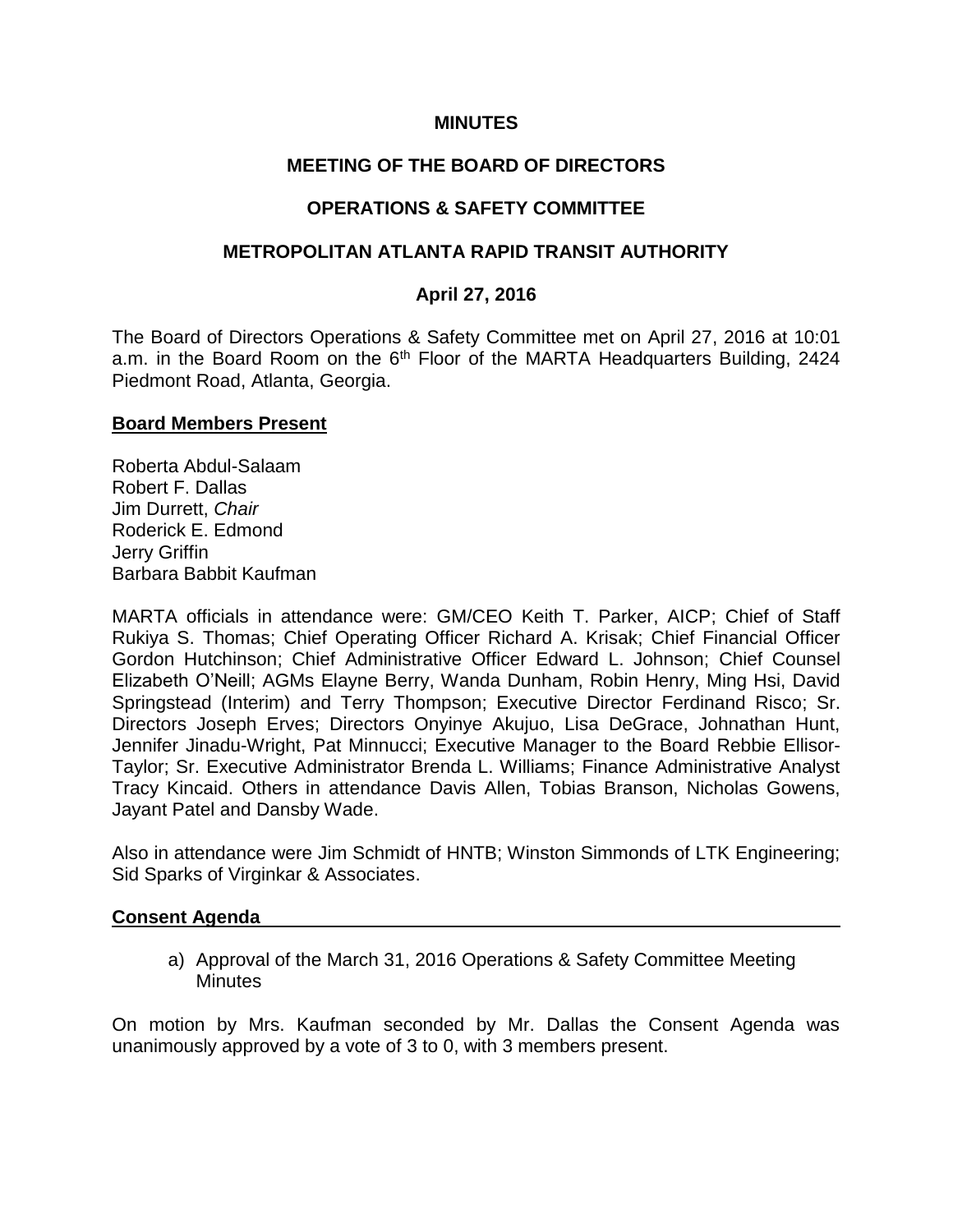## **Individual Agenda**

## **Resolution to Accept the Contract for Project P22526, Design/Build Doraville Structural Rehabilitation**

Mr. Minnucci presented this resolution for Board of Directors' approval authorizing the final acceptance of Project P22526, Design/Build Doraville Structural Rehabilitation, in the amount of \$1,717,405.00.

Mr. Dallas asked if the original contractor had any liability.

Mr. Durrett responded that MARTA performed the work.

Mr. Dallas asked what is the warranty period for the completed project.

Mr. Minnucci said the project is covered by a standard warranty period of five years.

On motion by Mrs. Kaufman seconded by Mr. Dallas the resolution was unanimously approved by a vote of 4 to 0, with 4 members present.

## **Briefing – MARTA Police Department Security Overview**

The Committee was briefed on MARTA Police Department (MPD) trends for Part I, Part II, and Part III crimes and the initiatives in place to combat these trends. The statistics show a downtrend in crime reporting, indicating MARTA's Safety & Security initiatives are working.

*MPD Crime Reporting*

- Reporting utilizes National Uniform Crime Reporting Standards
- Part I Crimes
	- o Part I Crimes are specified by the FBI as part of their National Uniform Crime Reporting program
	- o Definitions are used by all law enforcement
	- o Examples: Homicide, Robbery, Aggravated Assault, Larceny, Auto Theft, Arson, Rape, Burglary
- Part II Crimes
	- o Examples: Other Assaults, Fraud, Gambling, Disorderly Conduct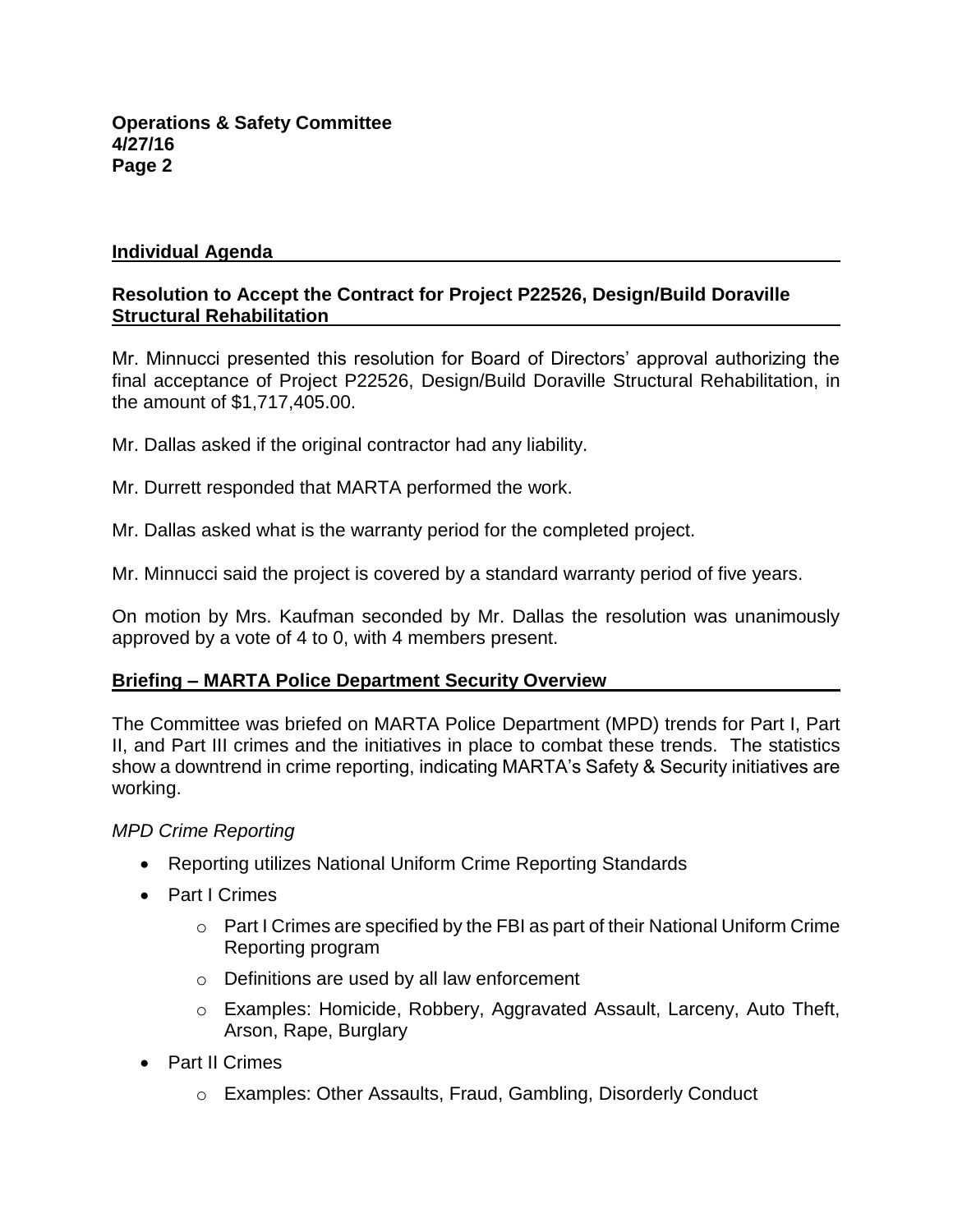- Part III Crimes
	- o Examples: Ambulance Calls, Lost and Mislaid Property, Vehicle Impounds

# *FY 2015 vs. FY 2016 Comparison*

- Part I Crimes
	- $O$  FY 2015 527
	- $O$  FY 2016 (YTD) 319
	- o 39% Decrease
- Part II Crimes
	- $O$  FY 2015 4,345
	- $O$  FY 2016 (YTD) 2,863
	- o 34% Decrease
- Part III Crimes
	- $O$  FY 2015 4,357
	- $O$  FY 2016 (YTD)  $-3,002$
	- o 31% Decrease

*Part I Crimes: FY 2013 – 2016 (YTD)*

- $\bullet$  FY 2013 539
- $\bullet$  FY 2014 530
- $\bullet$  FY 2015 527
- FY 2016 (YTD)  $-319$

*Part II Crimes: FY 2013 – 2016 (YTD)*

- FY 2013 3,248
- FY 2014 3,939
- $\bullet$  FY 2015 4,345
- FY 2016 (YTD)  $2,863$

*Part III Crimes: FY 2013 – 2016 (YTD)*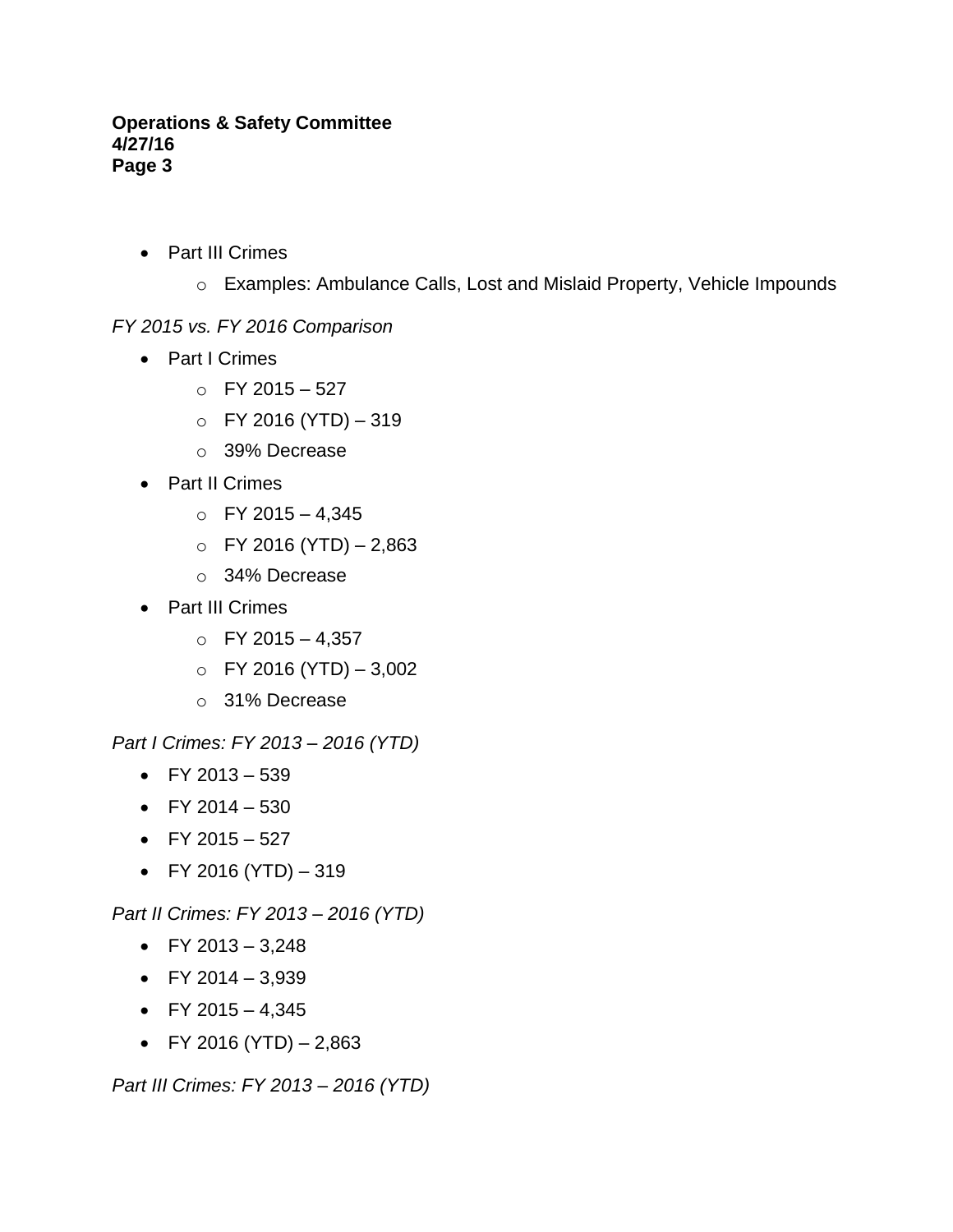- $\bullet$  FY 2013 3,496
- FY 2014 3,840
- FY 2015 4,357
- FY 2016 (YTD)  $-3,002$

*High Profile Incidents and Accidents – FY 2016 (YTD)*

- July September 2015
	- o Copper Thefts (multiple locations)
- January 16, 2016
	- o Aggravated Assault/Firearm (Oakland City Station)
- $\bullet$  February 14, 2016
	- o Aggravated Assault/Firearm (East Point Station)

# *Safety Awareness Initiatives*

- Blow the Whistle Campaign
- Self-Defense Awareness Classes
- Courtesy Rides (320 from October 1, 2015 March 8, 2016)

# *Security Initiatives*

- Conducting Target Hardening Operations Response (THOR)
- Increased Bus Marshal presence
- Increased visibility
- Distribution of personal property pamphlets and "See Something, Say Something" flyers
- High Visibility clothing (vests and polo shirts)
- Hybrid Train Units
- Step On/Step Off initiative
- Utilization of Special Operations
- Officer vigilance & engagement
- Information gathering/sharing with local jurisdictions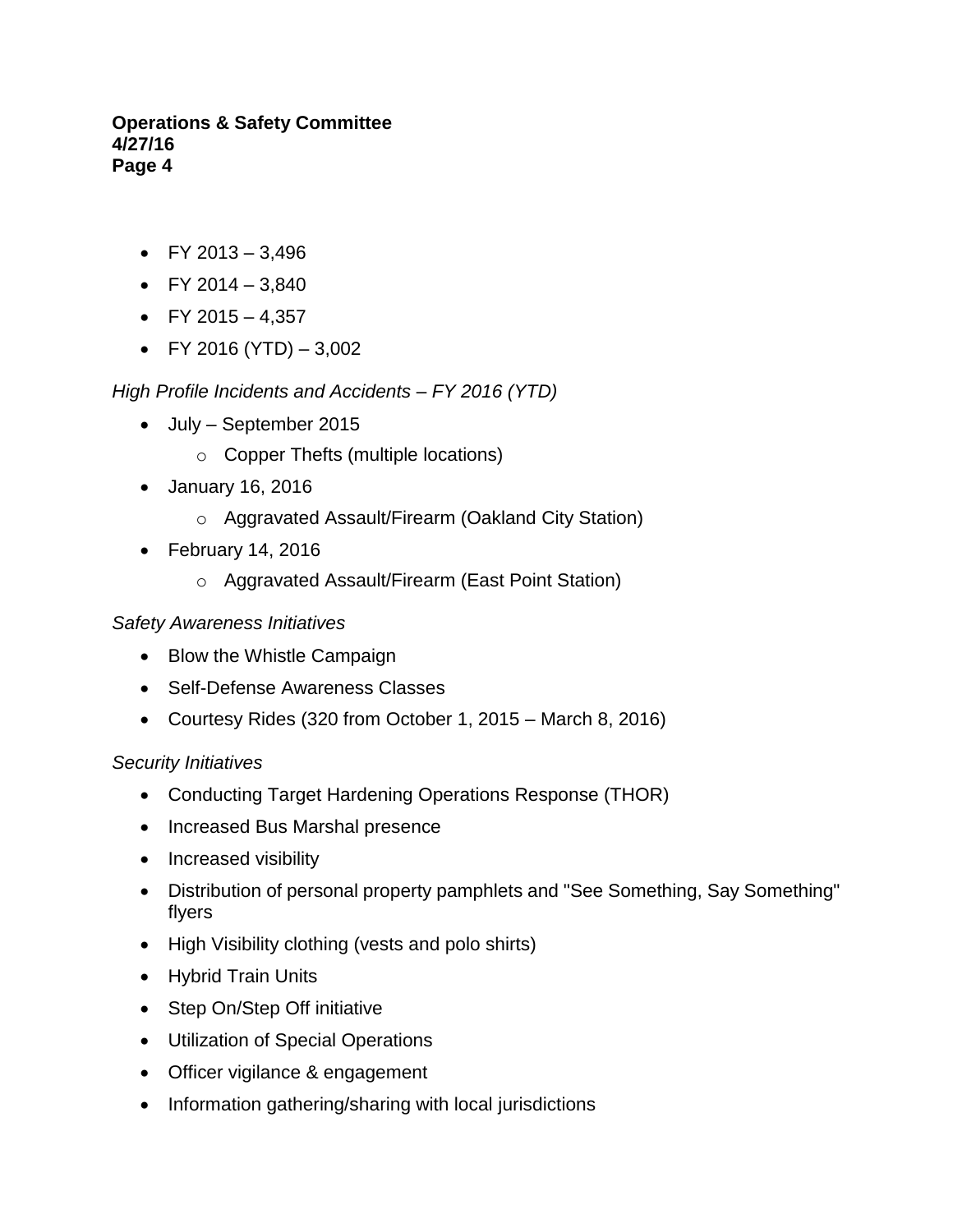Mr. Griffin said MARTA tends to get in the news when crime happens near a station, even though it may be a jurisdiction issue. He asked what is MARTA's role if an incident occurs near a rail station.

Chief Dunham said MPD may assist by apprehending a suspect until he/she can be turned over to the local jurisdictions or by providing information for an investigation.

Dr. Edmond said that he witnessed the Step On/Step Off initiative during a recent ride. He commended MPD on the effectiveness of the initiative.

Mrs. Abdul-Salaam said she and Mr. Griffin were pleased to attend the Clayton County City Managers Meeting at the MARTA Police Precinct in Morrow. She thanked MPD for hosting the meeting. She asked about MPD's video analytics monitoring.

Chief Dunham said with video analytics MARTA can see a disturbance in a station. Once the program is complete MARTA will have approximately 10,000 cameras, which will lead to quicker response times.

Mr. Griffin said College Park Station has one restroom and that seems to be a problem considering some bus riders, particularly from Clayton County, are in commute for close to an hour before arriving at the station.

Mr. Krisak said College Park Station is a target for the restroom upgrade project for automation and capacity.

Mr. Dallas referred to a news report of a former MARTA employee's indictment on arson charges. He asked if that or similar issues is something the Board would be apprised.

Mr. Parker said it is not staff's intention to inundate the Board. The goal is provide the Board with information on significant items, but it is an ongoing balancing act. He said if board members hear of an incident and would like more information, staff would be glad to provide it.

Mrs. Kaufman asked what is MARTA doing to combat terrorism.

Chief Dunham said MARTA is a part of the Joint Terrorism Task Force (JTTF) that meets with the FBI quarterly. MPD is staying on top of the recent terrorist act in Brussels. At this time, there are no credible threats. However, MPD continues to monitor homegrown domestic terror and lone wolf terror.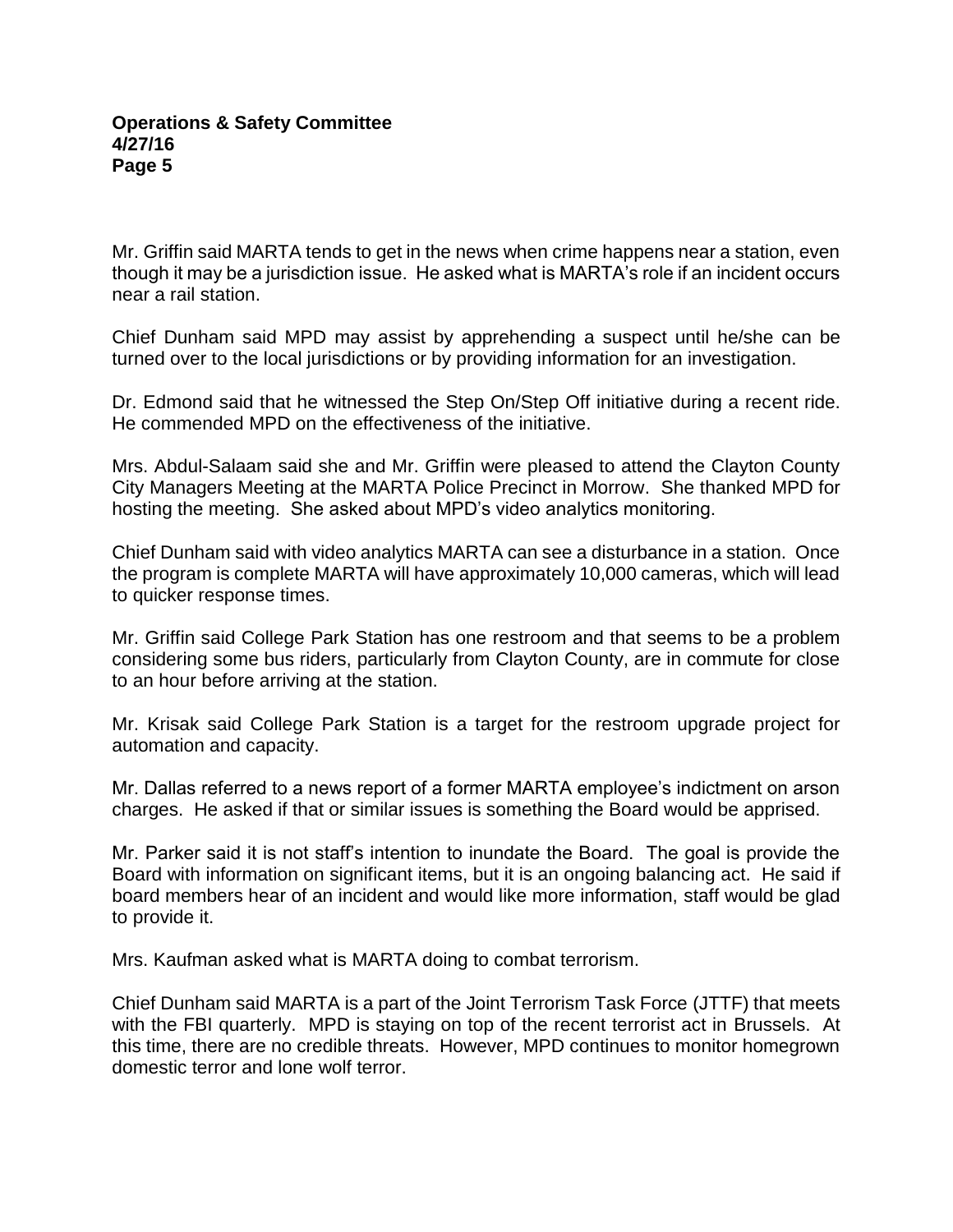Mr. Parker said MARTA conducts simulated terror drills annually.

Chief Dunham said MPD will hold its Tabletop Exercise in May and the Full Scale Exercise in October.

Mr. Parker said MPD also has a K-9 unit trained to detect explosives on the MARTA system. In addition, MARTA is hiring a Cybersecurity Specialist to combat cyber threats.

Chief Dunham said they are provided through grant funding.

# **Safety Briefing – Bus Collisions (July 2015 to December 2015)**

The Committee received a Safety Briefing on Bus Collisions from July 2015 to December 2015.

*Collision Definitions*

- MARTA defines a collision as any contact between a vehicle, an object, a pedestrian or an animal
- NTD defines a collision as a vehicle/vessel accident in which there is an impact of a transit vehicle/vessel with another transit vehicle, a non-transit vehicle, an object, a person, an animal, a rail vehicle, a vessel or a dock

*Bus Collisions: FY 2016 – Quarter 1 (Q1) & Quarter 2 (Q2)*

- $\bullet$  July (Q1) 95
- August  $(Q1) 103$
- September  $(Q1) 95$
- October  $(Q2) 102$
- November  $(Q2) 110$
- December  $(Q2) 87$

*Bus Collisions: Quarterly Comparison FY 2011 – FY 2015*

- FY 2011
	- $O$  Q1 353
	- $O = Q2 418$
	- $O$  Q3 371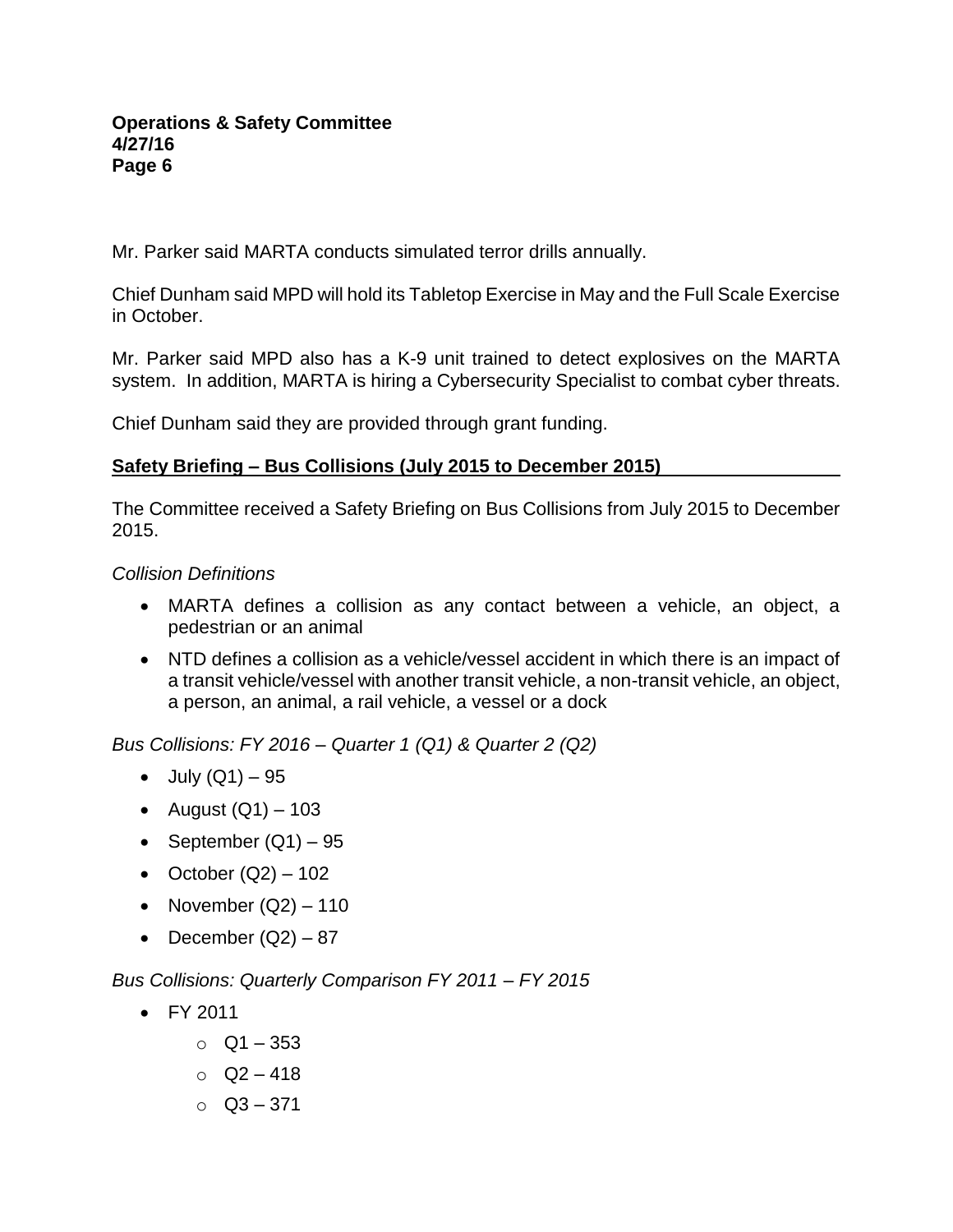- $O$  Q4 373
- FY 2012
	- o Q1 368
	- $O = Q2 408$
	- $O$  Q3 474
	- $O$  Q4 372
- FY 2013
	- $O$  Q1 348
	- $O = Q2 288$
	- $O$  Q3 217
	- $O$  Q4 262
- FY 2014
	- o Q1 213
	- $O = Q2 250$
	- $O$  Q3 292
	- $O = Q4 232$
- FY 2015
	- $O = Q1 241$
	- o Q2 254
	- $O = Q3 279$
	- o Q4 292

*Agency Key Performance Indicator (KPI) Comparison*

- MARTA
	- $\circ$  Total Miles Operated (2015) 26,853,728
	- $\circ$  Total Collisions (2015) 1014
	- $O$  KPI 2015 3.78
	- $\circ$  KPI Goal 3.7
- NJT (Newark, NJ)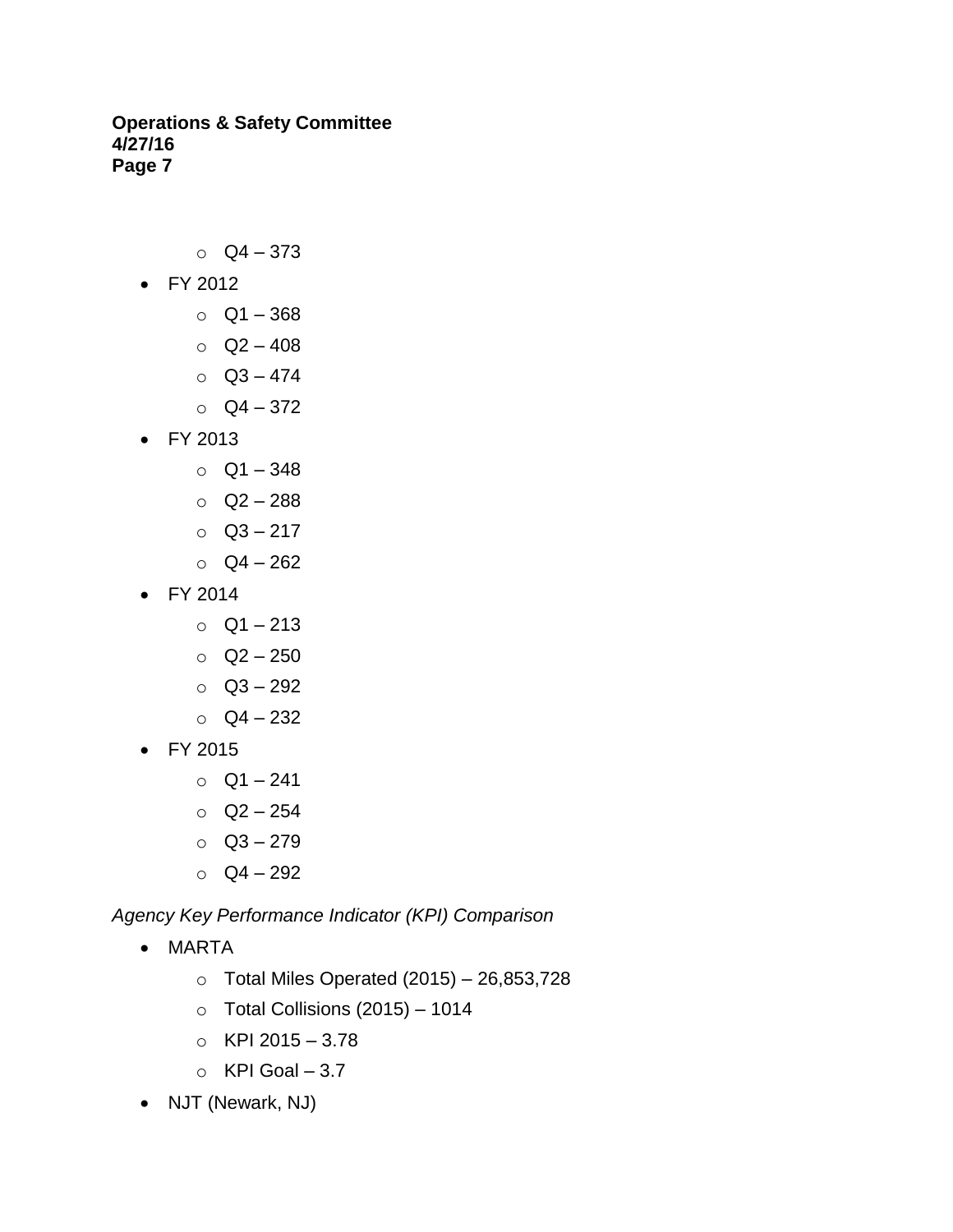- $\circ$  Total Miles Operated (2015) 95,165,128
- $\circ$  Total Collisions (2015) 3661
- $\circ$  KPI 2015 3.49
- $\circ$  KPI Goal 3.45
- SEPTA (Philadelphia, PA)
	- $\circ$  Total Miles Operated (2015) 46,019,837
	- $\circ$  Total Collisions (2015) 2561
	- $\circ$  KPI 2015 5.56
	- $\circ$  KPI Goal 6.36
- DART (Dallas, TX)
	- $\circ$  Total Miles Operated (2015) 29, 175, 157
	- $\circ$  Total Collisions (2015) 734
	- $\circ$  KPI 2015 2.52
	- $\circ$  KPI Goal 2.4
- King County Transit (Seattle, WA)
	- $\circ$  Total Miles Operated (2015) 46,679,766
	- $\circ$  Total Collisions (2015) 1385
	- $O$  KPI 2015 2.97
	- $\circ$  KPI Goal 3.0

*Top Reasons for Preventable Bus Collisions*

- Operator did not utilize defensive driving techniques
- Operator failed to adhere to MARTA's operating procedures; examples: Scanning mirrors every three to five seconds, both hands on the steering wheel, and improper backing
- Distracted driving
- Human error; example: misjudging clearance

## *Top Categories of Non-Preventable Bus Collisions*

• Side swipes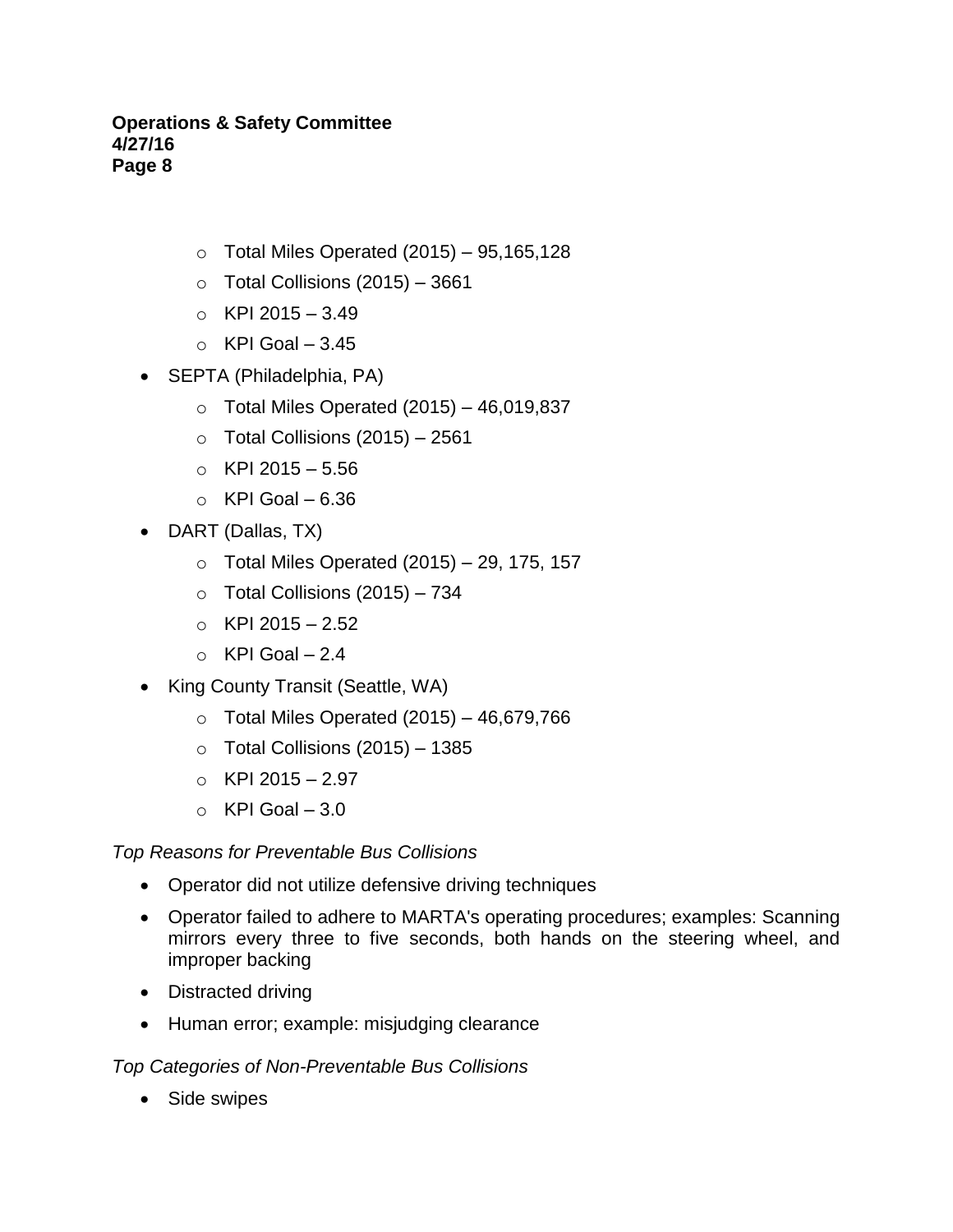- Bus rear-end while stationary
- Bus overtaken; example: passenger occupied vehicle (POV) cuts bus off
- Bus backed into; example: POV backing out of driveway

## *Corrective Actions*

- Focus safety awareness through education and classroom interactions
- Collaborate with internal departments to review route hazard analysis results and reassess routes based on historical trends
- Partner with "sister" transit agencies utilizing site visits and information sharing

Mr. Parker said it is very difficult to find a peer to peer comparison. The best way to analyze trends is to compare year to year.

Mr. Griffin asked what is the status of the simulation training.

Mr. Krisak said the program is moving forward. Staff will be coming to the Board with a recommended vendor soon.

Mr. Dallas asked if MARTA has a recognition program for bus operators.

Mr. Krisak said MARTA had a recognition program several years, but it was discontinued because the requirements were not stringent enough. MARTA is tightening the criteria and plans to relaunch the program.

Mr. Dallas said perhaps moving things further from the curb will reduce non-preventable collisions.

Mr. Durrett said on Route 110 side mirrors and buses are hitting trees. He asked if MARTA has considered requesting that the trees be limbed.

Mr. Parker said that is exactly what staff has been instructed to do.

Mrs. Abdul-Salaam asked if a separate report will be presented on Mobility.

Mrs. Berry said yes, the Board will briefed in June.